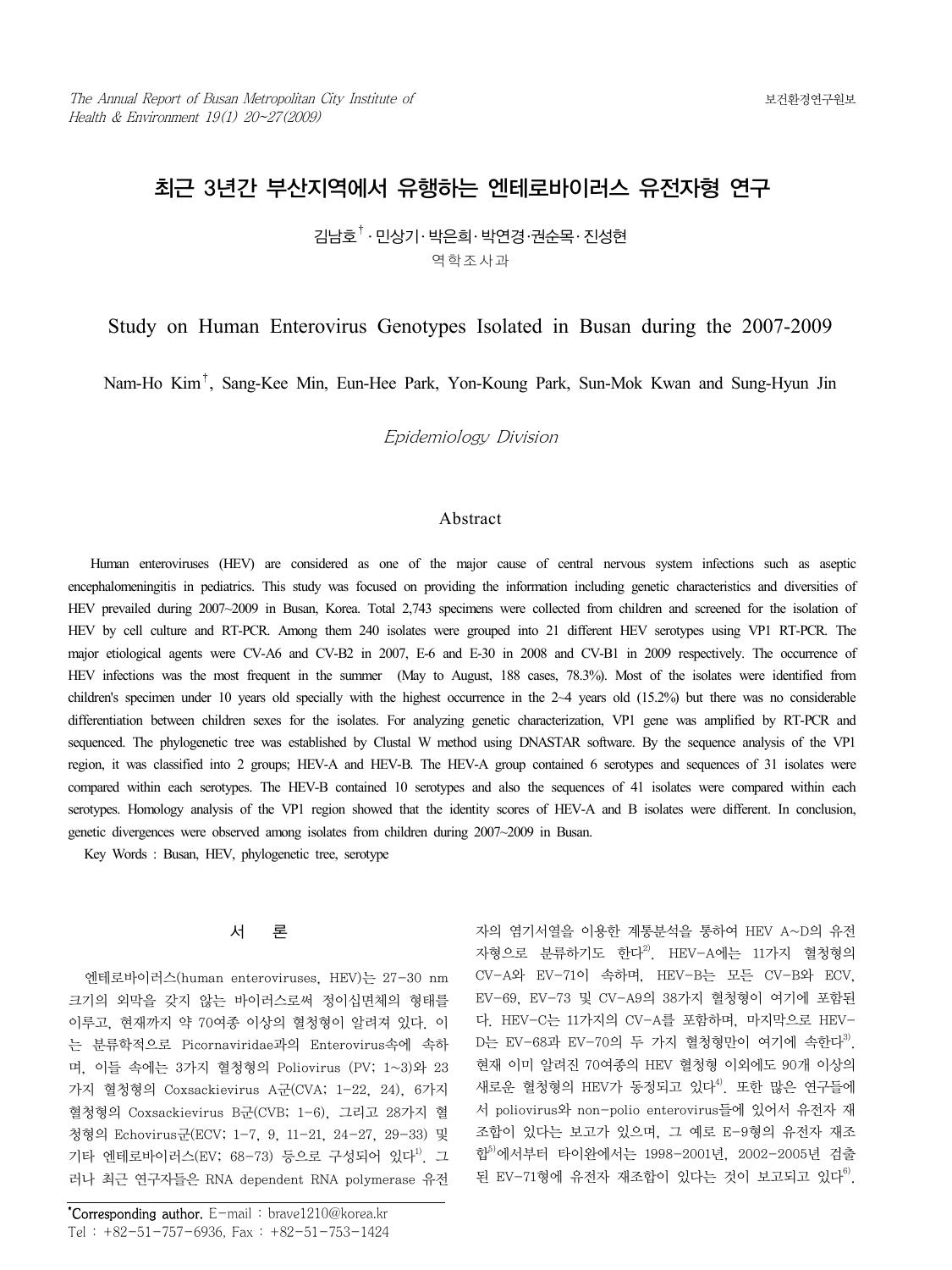엔테로바이러스의 유전자는 약 7.2~7.5 kb 크기의 single stranded positive sense RNA의 형태를 갖는다<sup>2)</sup>. 바이러스의 유전자 중 한 부분을 차지하는 VP1 region은 HEV 동정에 우 수한 유전적 상관관계가 있어 VP1 region은 genotyping에 이 상적인 target 부분으로 사용되며 $^{77}$ , 주요 항원 부위이면서 중 화 결정자로서의 기능을 한다 $^{8}$ .

HEV는 분변에 의해 오염된 강, 유원지, 양식장, 물환경에서 검출된다는 보고가 있다9). HEV가 상당히 오랫동안 물환경내에 서 축적되어 문제가 되는 것은 이러한 물환경이 감염력 있는 바 이러스 입자들의 숙주로서 역할을 담당하여서 이다<sup>10)</sup>. 그 예로 매년 미국에서 발생하는 많은 수인성 식품매개 질환들에 식중독 유발 바이러스인 노로바이러스 이외에 HEV도 검출되고 있다는 보고가 나오고 있다<sup>11)</sup>. HEV는 전세계적으로 퍼져있고 분변-구 강 경로를 통하여 사람에게 전파되며<sup>12)</sup>, 소화기를 통해 감염된 후 인후두 부위나 소장의 림프절에서 일차적으로 증식한 후 신 체의 각 장기로 이동하게 된다<sup>13)</sup>. 신체의 각 장기로 이동한 HEV는 광범위한 증상을 나타낸다. 위장관내에서 존재하고 있는  $HEV$ 는 무증상일 수도 있고 $^{14}$ , 질병을 유발할 수도 있다 $^{15}$ . EV-71에 의한 폐수종이나 뇌질환 합병증으로 사망하는 경우도 보고되고 있으며16), 1997년 말레이시아, 1999년 호주, 2000년 싱가포르, 1997년과 2000년 일본 등을 포함하는 서태평양지역 나라들에서 심각한 뇌질환과 관련 있는 EV-71의 집단발병 사례 들이 보고되고 있다<sup>17)</sup>. 면역체계가 아직 완벽하게 발달되지 않 은 5세미만의 소아의 경우 HEV는 중추신경계 감염의 가장 중요 한 요인 중의 하나로 인식되고 있다<sup>18)</sup>. HEV 배양에 이용되는 세포주는 HEV에 대한 특이한 세포 수용기를 갖고 있으며, 바이 러스 종류에 따라 세포주에 대한 감수성이 다르므로 보통 2개 이상의 세포주를 이용하여 바이러스를 분리해야 한다<sup>13)</sup>. 최근에 는 HEV의 유전자를 직접 검출하는 RT-PCR법이 개발되어 환자 로부터 채취한 검체에서 바이러스의 존재 유무를 신속하게 분석 할 수 있게 되었다<sup>19)</sup>. 본 실험에서는 세포배양을 통해서 분리된 HEV를 RT-PCR을 이용해 확인하였다. 국내에서 HEV의 분리와 혈청학적 동정 및 유전학적 동정은 2006년부터 질병관리본부 간염․폴리오바이러스과를 위주로 이루어지고 있으나, 부산지역의 데이터는 거의 없는 실정이다. 또한 EV-71과 같이 치명률이 높 은 바이러스와 신․변종 엔테로바이러스가 유행할 가능성도 배제 할 수 없다. 최근 중국, 아시아 등지에서 문제시되고 있는 EV-71의 유행에 따른 국내유입에 대한 우려 또한 간과할 수 없 다. 그러므로 HEV에 대한 감시체계의 확립과 유전학적 데이터 를 축적하는 것은 매우 중요한 일이라 할 수 있다.

이에 본 연구의 목적은 최근 3년간 부산지역에서 분리된 HEV를 대상으로 분자생물학 및 계통학적 분석을 통하여 부산 지역에서 유행하고 있는 HEV의 유전적 다양성을 확인하고, 그 들의 염기서열에 대한 데이터베이스 구축을 위한 기초 자료로 써 제공하고자 하였으며 이를 통하여 HEV에 대한 신·변종 바이 러스 출현 및 독성이 강한 엔테로바이러스의 국내 유입에 대한 기준을 제시하고, 향후 새로운 진단법 개발 및 백신제 개발에 대한 기초 자료로써 제공하고자 한다.

# 재료 및 방법

# 세포주 및 엔테로바이러스 배양

국립보건원 간염․폴리오바이러스과로부터 분양받은 human rhabdomyosarcoma (RD), human larynx epidermoid carcinoma (Hep-2)와 African green monkey kidney cell (Vero), buffalo green monkey kidney cell (BGM) 세포주를 사용하였으며 각 세포들을 DMEM (GIBCO modified eagle medium, Invitrogen, USA)에 penicillin-streptomycin (Sigma, USA)을 첨가하여 37℃ CO2 항온배양기 (MCO-18AIC, SANYO, Japan)에서 배 양하였다.

#### 검체처리 및 바이러스 배양

HEV 감염 의사환자의 대변, 뇌척수액, 인후도찰물을 4℃를 유지하여 운송하였다. 분변의 경우 10%의 chloroform (Merck, Germany)을 처리한 pH 7.4의 phosphate buffered saline (PBS, Sigma, USA) 완충용액에 분변 2 g 넣고 20분 동안 강하게 진탕한 후 3,000 rpm (UNION 32R PLUS, Hanil, Korea), 4℃에서 20분간 원심분리한 후 상층액을 실험 에 사용하였다. 56℃에서 30분간 불활성화 시킨 FBS (GIBCO fetal bovine serum, Invitrogen, USA) 5%를 첨가한 배양액 을 이용하여 24well plate (Multidish 24wells, Corning, USA)에 각각의 세포를  $2\times10^4$  cell/well로 24시간 단층배양 한 후, 세포의 밀도가 약 70% 정도 되었을 때 각각의 검체를 접종하였다. 세포배양액을 걷어낸 후에 PBS를 이용하여 세포 를 세척하였으며 100  $\mu$ L의 검체를 접종하고, 30분정도 두어 세포가 마르지 않을 정도로 배양하여 바이러스를 흡착시킨 후 에 2%의 FBS가 포함된 배양액을 추가하였다. 그 후 2주일까 지 도립 현미경(Axiovert 40 CFL, Carl Zeiss, Germany)을 이용하여 세포병변효과 (cytopathic effect; CPE)를 관찰한 후 에 약 70%의 세포병변이 관찰되었을 때에 초저온냉동고 (-7 0℃ freezer, Nihon freezer, Japan)에서 냉동시키고 다시 용 해하는 과정을 반복한 후 현탁액을 세포에 재접종하여 바이러 스를 분리하였다.

#### RT-PCR of VP1 region

검체 및 배양액 200 ul을 ZR Viral RNA Kit (ZYMO Research, USA)를 이용하여 RNA를 추출하였으며, VP1 region 의 증폭을 위하여 사용한 primer는 Table 1에 제시하였다.  $RT-PCR$  반응액은 추출한 RNA 1  $\mu$ L를 RT-PCR kit (BIONEER, KOREA)에 넣어 부피가 20  $\mu$ L가 되도록 한 후 1 회(42℃ 45분, 94℃ 5분), 40회(94℃ 30초, 55℃ 30초, 72℃ 40초), 1회(72℃ 5분)를 Thermal cycler (C-1000 thermal cycler, BIO-RAD, USA)에서 수행하였다. 2차 PCR 반응액은 1st PCR 산물 1  $\mu$ L를 2차 PCR kit (BIONEER, KOREA)에 넣 어 부피가 20 L가 되도록 한 후 1회(94℃ 5분), 40회(94℃ 30초, 55℃ 30초, 72℃ 40초), 1회(72℃ 5분)를 Thermal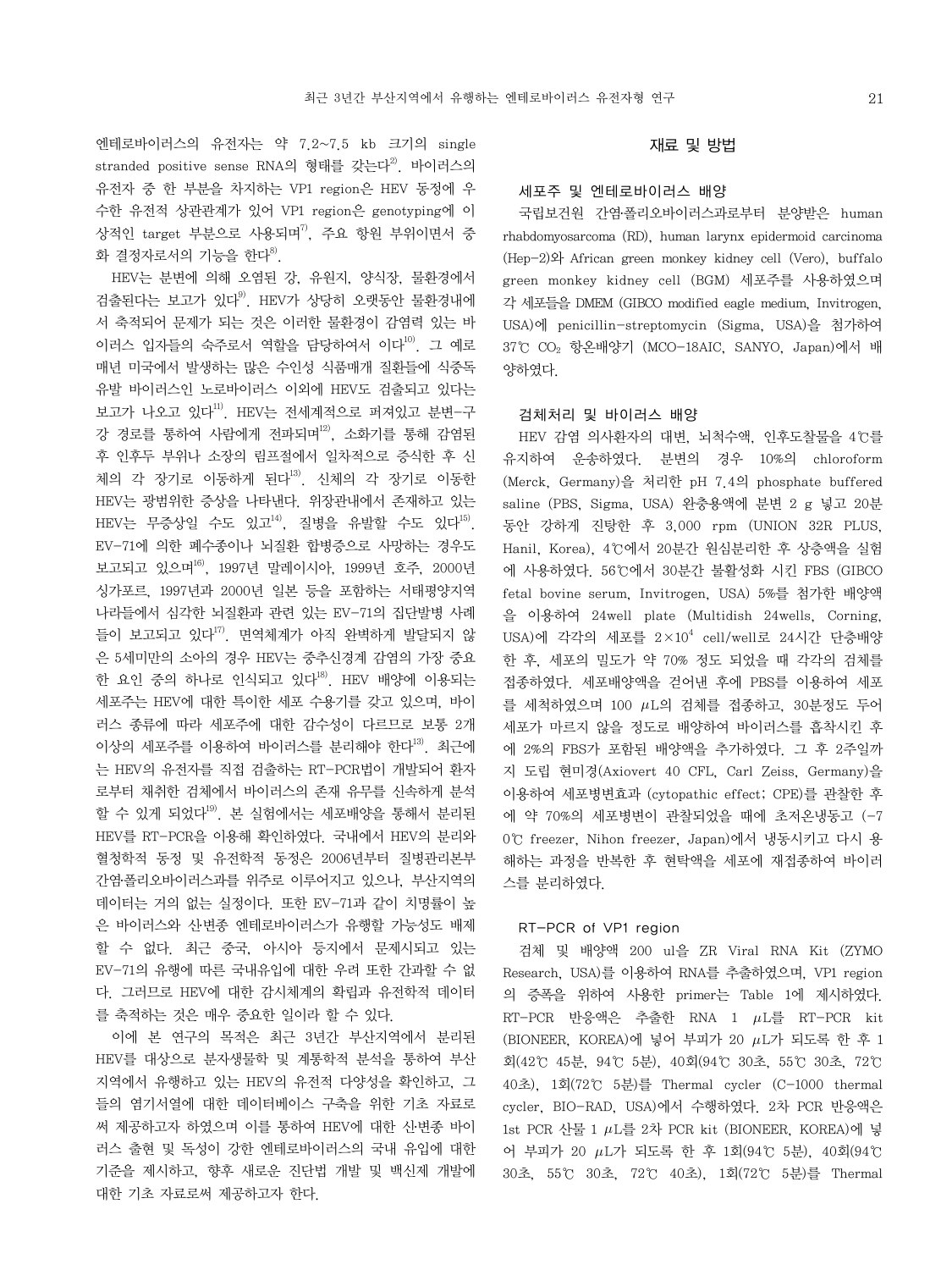cycler에서 수행하였다. PCR생성물(5  $\mu$ L) 은 prestaining (SYBR safe, Invitrogen, USA)된 agarose gel (TaKaRa, Japan)에 100 bp DNA ladder (TaKaRa, Japan)와 함께 loading 하고 30분간 전기영동 (Advance, Japan)하여 Image analyzer (Geldoc XR image system, BIO-RAD, USA)로 350 bp PCR band를 확인하였다.

#### 염기서열 분석

350 bp에서 증폭된 2차 PCR 산물은 염기서열분석을 위하여 gel purification (QIAquick, USA)을 한 후 Terminator v3.1 Cycle Sequencing Kit로 ABI Prism 3730XL Genetic Analyzer (Perkin Elmer, USA)를 이용해 분석하였다. 염기 서열분석을 위한 primer는 엔테로바이러스 VP1 region RT-PCR에 사용된 것과 같으며(Table 1), 확인된 염기서열은 SeqMan program (DNASTAR, Madison, WI)으로 align하고 Clustal W 방법으로 Lasergene program (DNAStar, Madison,

WI)을 이용하여 계통수를 작성하였다.

# 결과 및 고찰

#### 엔테로바이러스 분리 및 유전자 확인

부산지역에서 2007년부터 2009년까지 3년 동안 임상적으로 엔테로바이러스 의심환자 검체 총 2,743건(대변 1,503건, 뇌척 수액 1,213건, 인후도찰물 27건)을 세포배양하여 160건에서 세 포병변 현상을 관찰하였다. 세포병변 현상은 엔테로바이러스에 감수성을 갖는 RD, BGM, Vero, Hep-2 세포주에 검체를 접종 하여 엔테로바이러스에 의한 세포의 원형화, 세포질의 수축, 세포 파괴 등의 세포병변 현상이 관찰된 것을 양성으로 판정하 였다. 세포병변 현상은 검체를 세포에 접종한 후 세포주에 따라 3~5일에서 늦으면 2주일 이상이 지난 후에 관찰할 수 있었다 (Fig. 1).

|  |  |  |  |  |  |  |  | Table 1. Primers used for RT-PCR and sequencing of human enterovirus detection |  |  |  |  |
|--|--|--|--|--|--|--|--|--------------------------------------------------------------------------------|--|--|--|--|
|--|--|--|--|--|--|--|--|--------------------------------------------------------------------------------|--|--|--|--|

| Method                     | Primer                                                | Sequence $(5' - 3')$                                                                                           |  |  |  |
|----------------------------|-------------------------------------------------------|----------------------------------------------------------------------------------------------------------------|--|--|--|
| VP1<br>1st PCR             | $224N - 1F$<br>$224N - 2F$<br>$224N - 14R$            | GCRATGTTRGGRACWCATGT<br>GCSATGTTRGGMACRCAYGT<br>GGRTTBGWKGANGTYTGCCA                                           |  |  |  |
| VP <sub>1</sub><br>2nd PCR | $89N-2F$<br>$89N - 17F$<br>$89N - 14R$<br>$89N - 19R$ | CCHGCDCTHACCGCWGTGGARACDGG<br>CCMATMCTHCAAGCHGCHGAGAYYGG<br>GGRSCNCCDGGWGGYACAWACAT<br>GGHGCVCCYGGYGGYACRTACAT |  |  |  |

VP : virus protein



 $(A)$  (B) (C)

- Fig. 1. Cells photographed through inverted microscope.
- (A); uninoculated RD cell
- (B); RD cell inoculated with echovirus 30
- (C); RD cell inoculated with sample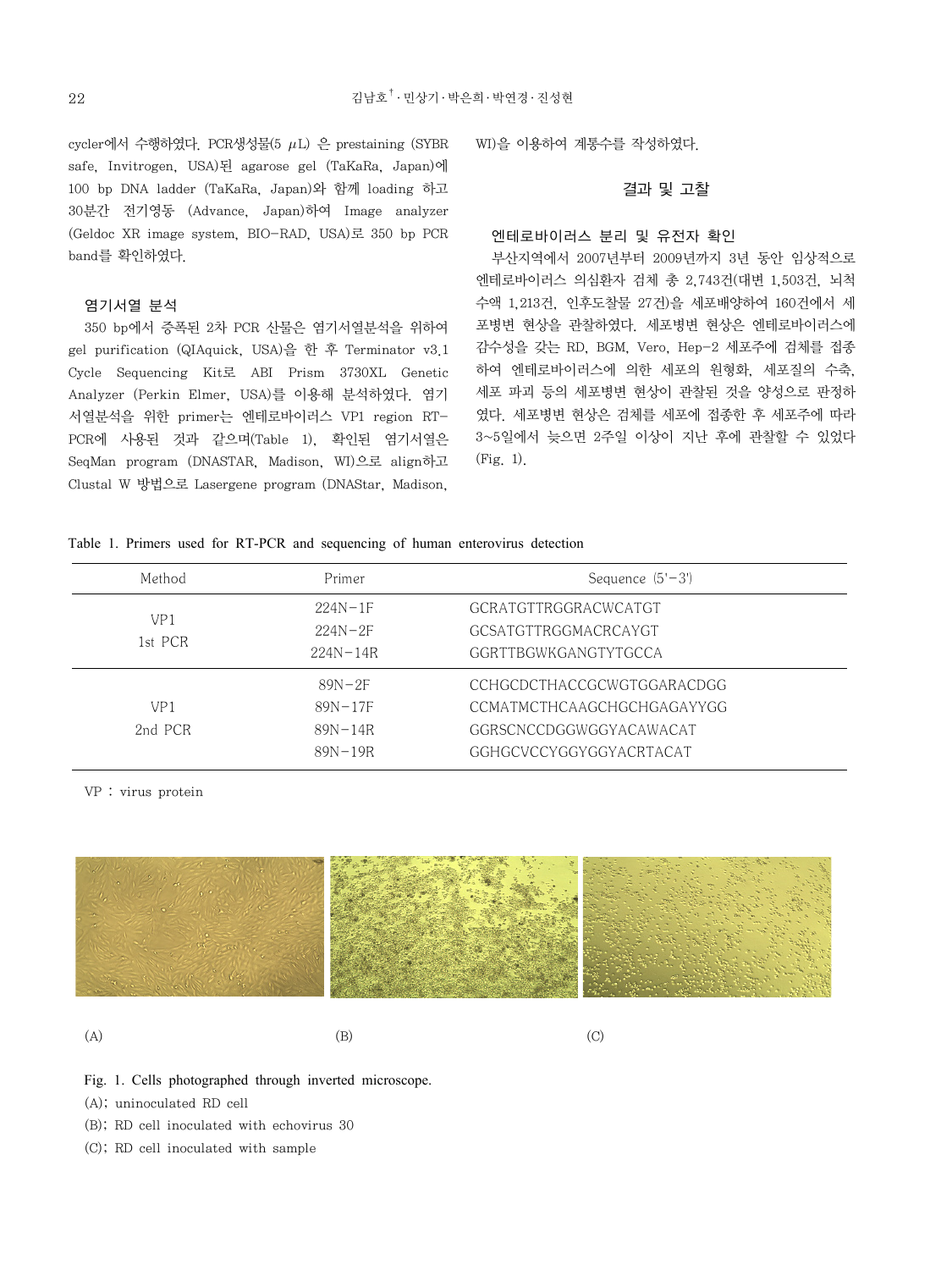부산지역에서 2007년부터 2009년까지 3년 동안 임상적으로 엔테로바이러스 감염증으로 의심되는 환자의 대변 1,503건, 뇌 척수액 1,213건, 인후도찰물 27건, 총 2,743건의 검체에서 RNA를 분리하여 VP1 region RT-PCR한 결과 129건의 검체에 서 증폭산물인 350 bp band를 확인할 수 있었다(Fig. 2). 증 폭된 PCR 산물들은 정제시킨 후 염기서열을 결정하였으며, 각 각의 VP1 유전자에 대한 염기서열을 이용하여 혈청형을 결정 하였다



Fig. 2. Electrophoretic analysis of the 2nd PCR products after amplification of the VP1 region. Lane 1: 100 bp DNA ladder, lanes 2-4: positive cases of VP1 RT-PCR, lane 5: positive control, lane 6: negative control.

## 엔테로바이러스 유행양상 분석

총 2,743건의 검체 중 240건(8.7%)에서 엔테로바이러스가 검출되었다. 연도별로는 2007년에는 엔테로바이러스 감염 의 심 환자 검체 1,001건에서 86건(8.6%)에서 엔테로바이러스가 분리되었고, 2008년의 경우 979건 중 85건(8.7%), 2009년 763건 중 69건(9.0%)이 분리되어 최근 3년간 엔테로바이러스 가 부산지역에서 매년 비슷한 수준으로 유행하고 있음을 알 수 있었다. 본 연구에 사용된 검체 2,743건 중 1,315건이 6월부 터 9월까지 4개월간 의뢰되어 전체건수의 48.0%를 차지하였 다. 엔테로바이러스는 5월부터 분리율이 증가하기 시작해서 6 월(15.5%), 7월(15.8%), 8월(15.3%)에 높게 나타나 엔테로바이 러스 분리가 하절기(초여름~여름)에 집중되어 나타난 것을 확 인할 수 있었다(Fig. 3). 이전 부산지역에서 분리된 엔테로바 이러스의 분석 결과를 보면 2005년엔 13.3%의 분리율을,  $2006$ 년엔 3.7%의 분리율을 보이고 있다 $^{20}$ . 같은 시기에 충남 지역에서 연구된 엔테로바이러스의 분석결과를 보면 2005년엔  $15.2%$ 의 분리율을 나타내었고 $^{21)}$ ,  $2006$ 년엔 9.6%의 분리율을 보이는 것으로 나타났다<sup>22)</sup>. 이것으로 볼 때 지역적으로 차이는 있으나, 지역마다 매년 엔테로바이러스가 꾸준히 유행하고 있 음을 알 수 있었다.



Fig. 3. Monthly distribution of the isolated HEV during 2007~2009 in Busan.

바이러스가 분리된 사례 중 성별이 확인되었던 226건 중 137건(57.1%)이 남자였고, 여자에서는 89건(37.1%)으로 나타났 다. 성별에 따른 바이러스 분리율의 차이가 보이고 있으나 이 는 검사건수에서 남․녀 차이가 있었던 것으로 보이고 검사건수 별 양성률은 남자 9.5%, 여자 8.7%로 성별에 따른 분리율이 차이를 보기에는 어려울 것으로 사료 된다(Fig. 4). 연령을 분석한 결과 1세 이하(1,274건)검체가 전체(2,743건) 검체의 46.4%를 차지하였다. 영유아의 바이러스성 수막염의 원인인 엔테로바이러스의 특성상 연령이 증가함에 따라 검사건수가 적 어지는 경향을 보였으며, 대부분 10세 이하의 연령에서 엔테로 바이러스가 분리되었다. 연령별 분리율은 2~4세에서 15.2%로 가장 높았고, 5~9세에서 10.4%로 다음으로 높게 나타났으며, 그 외 연령에서는 비슷한 분포를 나타내었다(Fig. 5).



Fig. 4. Sex distribution of children infected withe HEV isolates during 2007~2009 in Busan.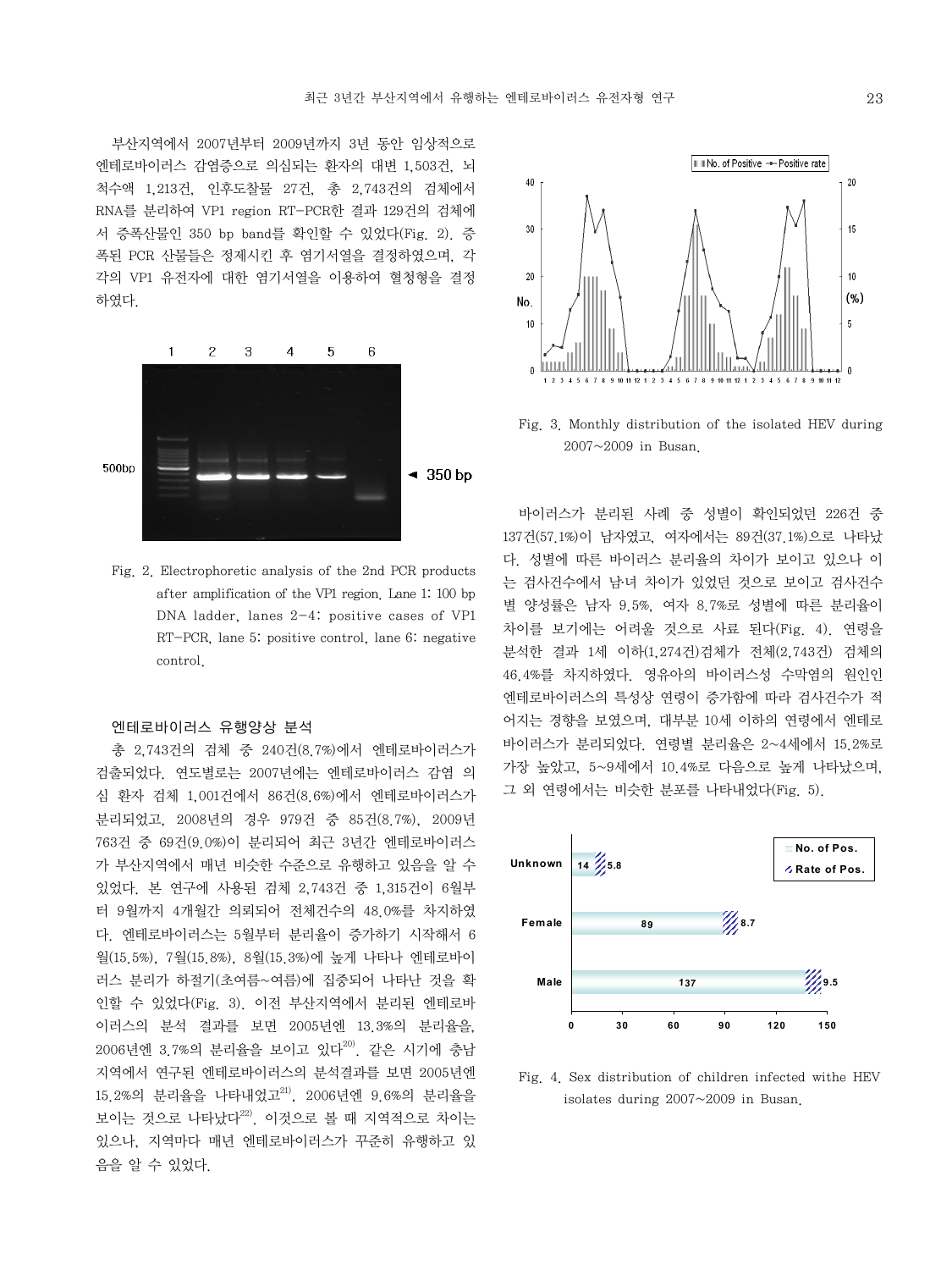

Fig. 5. Age distribution of children infected withe HEV isolates during 2007~2009 in Busan.

#### 엔테로바이러스 연도별 유행 혈청형

2007년부터 2009년까지 부산지역의 엔테로바이러스 감염증 의심환자의 검체 2,743건에서 분리된 240건의 엔테로바이러스 에서 VP1 유전자에 대한 염기서열을 분석하여 혈청형을 확인 하였다. 2007년도에 분리된 엔테로바이러스 총 86건 중 CV-B2 (23건), CV-A9 (20건)이 가장 많았으며, E-9 (8건), EV-71 (7건), CV-A2 (6건), CV-A10 (6건), CV-A5 (5 건), CV-A6 (2건), CV-A24 (2건), CV-A8 (1건), E-30 (1 건), Untype (5건)의 순으로 나타났다. 2008년도에 분리된 엔 테로바이러스 총 85건 중 E-6 (37건), E-30 (18건)이 가장 많았으며, CV-B3 (14건), E-7 (5건), E-9 (3건), CV-A4 (3건), CV-B4 (2건), CV-A2 (1건), CV-A16 (1건), CV-B1 (1건)의 순으로 나타났다. 2009년도에 분리된 엔테로 바이러스 총 69건 중 CV-B1 (32건)이 가장 많았으며, 그 외 에 E-11 (10건), CV-A4 (5건), CV-A2 (4건), CV-A16 (4 건), CV-B3 (1건), E-3 (1건), E-6 (1건), E-25 (1건), Untype (10건)의 순으로 나타났다(Table 2).

Table 2. Distribution of HEV isolated during 2007~2009 in Busan

| Enterovirus            |           |                |                |                |                |
|------------------------|-----------|----------------|----------------|----------------|----------------|
| Group                  | Serotype  |                | 2008           | 2009           | Subtotal       |
|                        | $CV- A2$  | $6\,$          | $\mathbf{1}$   | $\overline{4}$ | 11             |
|                        | $CV-AA$   |                | 3              | $\mathbf 5$    | 8              |
|                        | $CV-AS$   | $\mathbf 5$    |                |                | 5              |
|                        | $CV-AG$   | $\sqrt{2}$     |                |                | $\sqrt{2}$     |
| $CV-A$                 | $CV-AS$   | $1\,$          |                |                | $\mathbf{1}$   |
|                        | $CV- A9$  | 20             |                |                | 20             |
|                        | $CV- A10$ | 6              |                |                | 6              |
|                        | $CV- A16$ |                | $\mathbf{1}$   | $\overline{4}$ | 5              |
|                        | $CV- A24$ | $\sqrt{2}$     |                |                | $\overline{2}$ |
|                        | $CV-B1$   |                | $\mathbf{1}$   | $32\,$         | 33             |
| $CV-B$                 | $CV-B2$   | 23             |                |                | 23             |
|                        | $CV-B3$   |                | 14             | $\,1$          | 15             |
|                        | $CV-B4$   |                | $\overline{2}$ |                | $\overline{2}$ |
|                        | $E-3$     |                |                | $\mathbf{1}$   | $\mathbf{1}$   |
|                        | $E-6$     | $8\,$          | 37             | $\,1$          | 46             |
|                        | $E - 7$   |                | $\mathbf 5$    |                | $\overline{5}$ |
| Echovirus              | $E-9$     |                | 3              |                | 3              |
|                        | $E-11$    |                |                | $10\,$         | 10             |
|                        | $E-25$    |                |                | $\,1$          | $\mathbf{1}$   |
|                        | $E-V30$   | $\mathbf{1}$   | $18\,$         |                | 17             |
| Enterovirus<br>$EV-71$ |           | $\overline{7}$ |                |                | $\overline{7}$ |
| Untype                 |           | $\mathbf 5$    | $\,0\,$        | 10             | 15             |
| Total                  |           | 86             | 85             | 69             | 240            |

CV-A : Coxsackievirus A, CV-B : Coxsackievirus B, EV : Enteroviruses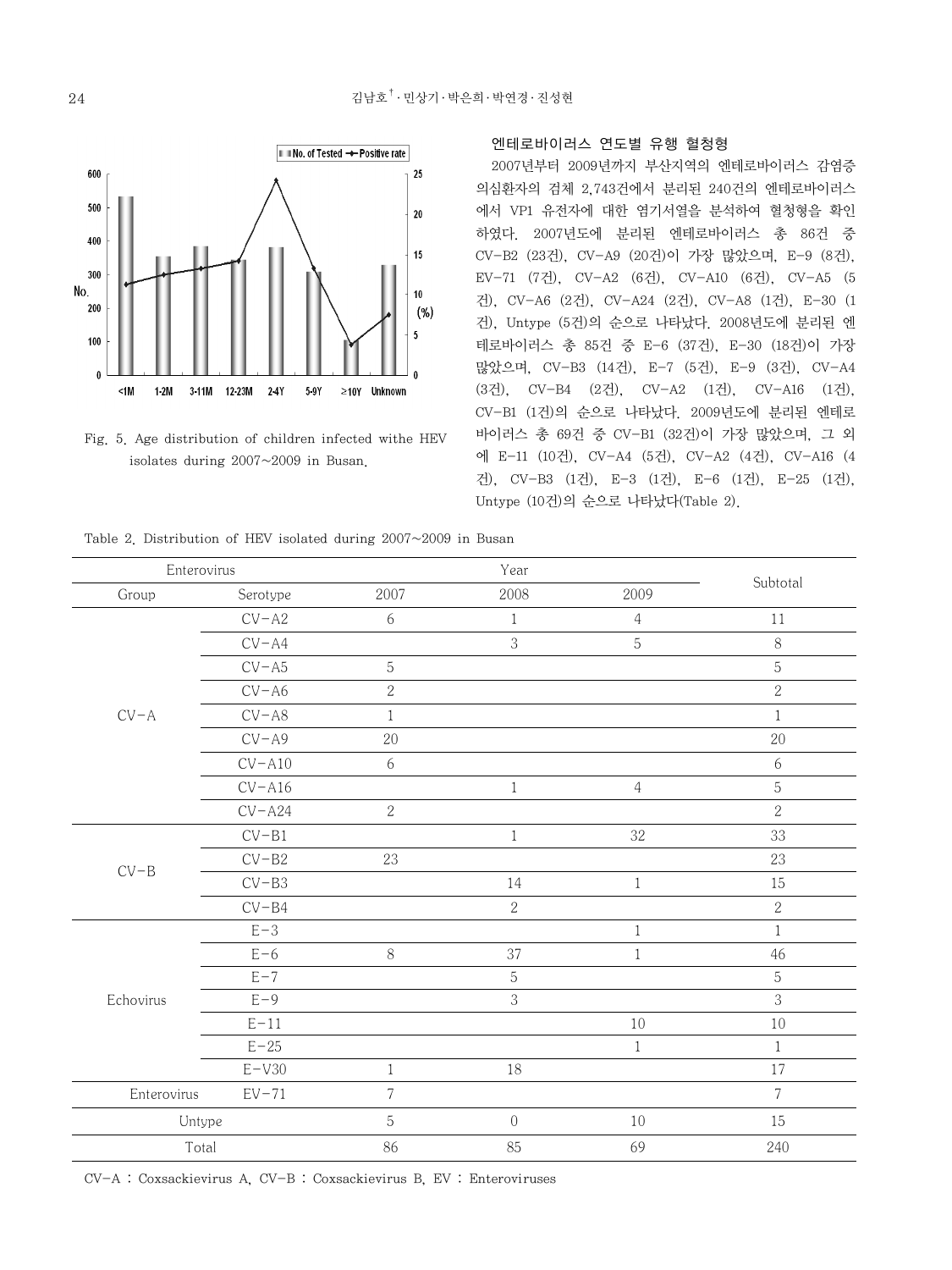# 엔테로바이러스 유전자형 결정 및 계통분석

2007년부터 2009년까지 부산지역에서 분리된 엔테로바이러 스 분리주들에 대하여 VP1 region sequencing을 통하여 엔테 로바이러스의 유전형을 확인하여 HEV-A와 HEV-B 두 종류의 유전자형이 부산지역에서 유행하였음을 확인할 수 있었다. HEV-A로 분류된 혈청형은 6종(CV-A2, CV-A4, CV-A5, CV-A10, CV-A16, EV-71) 총 31건이었으며, HEV-B로 분류 된 혈청형은 10종(CV-A9, CV-B1, CV-B2, CV-B3, CV-B4, E-6, E-7, E-9, E-11, E-30) 총 41건으로 나타나 각각을 상 동성 비교분석하였다.

## Phylogenetic analysis

## 1) HEV-A 계통분석

 HEV-A의 부산지역 분리주 31주를 이용하여 상동성 비교 분석을 실시한 결과 분리주 31주 사이에 21.8~100%의 상동성을 보였으며, HEV-A 중 CV-A2 분리주 10주 사이에서 67.1~100%의 상동성을, CV-A4 분리주 8주 사이에서 85.3~100%의 상동성을, CV-A5 분리주 2주 사이에서 83.2% 의 상동성을, CV-A10 분리주 2주 사이에서 98.9%의 상동성 을, CV-A16 분리주 5주 사이에서 95.8~100%의 상동성을, 마 지막으로 EV-71 분리주 3주 사이에서 99.0~99.3%의 상동성 을 보이는 것으로 확인되었다(Fig. 6).



Fig. 6. Phylogenetic relationships in the VP1 region of HEV-A strains isolated from Busan region during 2007~2009. Phylogram was constructed by comparison of the partial sequences of the VP1 region. Nucleotide sequences encoding the VP1 were analysed by Clustal W method.

# 2) HEV-B 계통분석

 HEV-B의 부산지역 분리주 41주를 이용하여 상동성 비교 분석을 실시한 결과 분리주 41주 사이에 56.0~100%의 상동성 을 보였으며, HEV-B 중 CV-A9 분리주 2주 사이에서 97.2% 의 상동성을, CV-B1 분리주 5주 사이에서 97.8~100%의 상동 성을, CV-B2 분리주 4주 사이에서 96.2~100%의 상동성 을, CV-B3 분리주 6주 사이에서 85.0~99.7%의 상동성을, CV-B4 분리주 2주 사이에서 97.2%의 상동성을, E-6 분리 주 7주 사이에서 83.9~98.8%의 상동성을, E-7 분리주 3주 사 이에서 94.1~96.0%의 상동성을, E-9 분리주 3주 사이에서 99.1~99.7%의 상동성을, E-11 분리주 4주 사이에서 59.3~ 93.1%의 상동성을, 마지막으로 E-30 분리주 5주 사이에서 80.6~98.5%의 상동성을 보이는 것으로 확인되었다(Fig. 7).



Fig. 7. Phylogenetic relationships in the VP1 region of HEV-B strains isolated from Busan region during 2007~2009. Phylogram was constructed by comparison of the partial sequences of the VP1 region. Nucleotide sequences encoding the VP1 were analysed by Clustal W method.

2005년도에 충남지역 유행을 주도한 E-18의 경우 분리주들 간에 95.8%~99.2%의 상동성을 보였고, 동일한 바이러스 종이 같은 시기에 유행하였음에도 불구하고 4.2%의 다양성을 보였으 며21), CV-B3의 경우 분리주들간에 80.5%~90.0%의 상동성을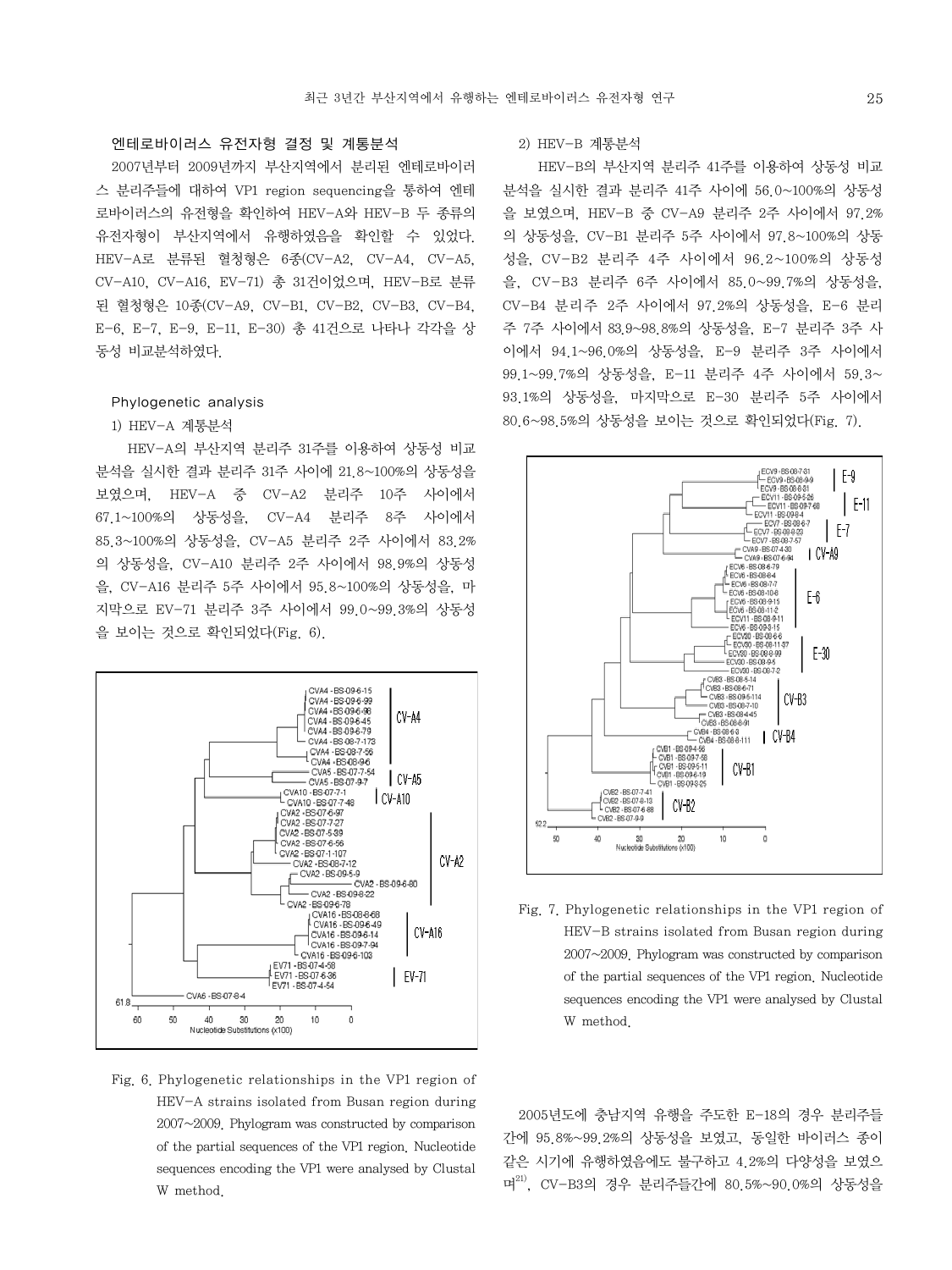보였다22). 또한 2006년도에 충남지역 유행을 주도한 E-5의 경 우 분리주들간에 97.7%~99.4%의 상동성을 보였고, 외국의 원 형주들과의 상동성 비교에서는 79.4%~85.9%의 수치를 보였다 23). 유전형간의 핵산염기서열 상동성 비교를 실시한 결과 서로 같은 혈청형 간에도 상동성의 차이를 보이는 것은 엔테로바이 러스가 한가닥의 RNA를 가져 돌연변이율이 매우 높다는 보고 가 있다24). 본 연구를 통해서 최근 3년간 부산지역에 분리된 엔테로바이러스 혈청형들 사이에 다양한 상동성을 보이는 결과 를 확인 할 수 있었으며, 이를 볼 때 부산지역에서 유행하는 엔 테로바이러스 내에 상당한 정도의 유전자 변이가 있는 것을 확 인할 수 있었다. 이번 연구에서 수행한 엔테로바이러스의 역학 적 분석과 계통발생학적 관계 및 분자유전학적 연관 관계에 대 한 연구는 향후 국내에서 수행될 엔테로바이러스 진단제 개발 및 백신개발에 대한 기초 자료로써 제공될 수 있을 것이며, 나 아가 분자 유전학적인 연구에 있어 한 단계 더 진보할 수 있는 계기가 될 수 있을 것으로 사료된다.

# 결 론

부산지역에서 2007년부터 2009년까지 3년 동안 임상적으로 엔테로바이러스 의심 환자 검체 총 2,743건(대변 1,503건, 뇌 척수액 1,213건, 인후도찰물 27건)의 검체 중 240건 (8.7%)에 서 엔테로바이러스가 검출되었다. 연도별로는 2007년에는 엔테 로바이러스 감염의심 환자 검체 1,001건에서 86건 (8.6%)에서 엔테로바이러스가 분리되었고, 2008년의 경우 979건 중 85건 (8.7%), 2009년 763건 중 69건 (9.0%)이 분리되었다. 본 연구 에 사용된 검체 2,743건 중 1,315건이 6월부터 9월까지 4개월 간 의뢰되어 전체건수의 48.0%를 차지하였다. 엔테로바이러스 는 5월부터 분리율이 증가하기 시작해서 6월(15.5%), 7월 (15.8%), 8월(15.3%)에 높게 나타나 엔테로바이러스 분리가 하 절기(초여름~여름)에 집중되어 나타난 것을 확인할 수 있었다. 검사건수 별 양성률은 남자 9.5%, 여자 8.7%로 성별에 따른 분리율의 차이를 보기 어려웠으며, 대부분 10세 이하의 연령에 서 바이러스가 분리 되었다.

2007년부터 2009년까지 부산지역에서 분리된 엔테로바이러 스 분리주들에 대하여 VP1 region sequencing을 통하여 엔테 로바이러스의 유전형을 확인하여 HEV-A와 HEV-B 두 종류의 유전자형이 부산지역에서 유행하였음을 확인할 수 있었다. HEV-A의 부산지역 분리주 31주를 이용하여 상동성 비교분석 을 실시한 결과 분리주 31주 사이에 21.8~100%의 상동성을 보 였으며, HEV-B의 부산지역 분리주 41주를 이용하여 상동성 비교분석을 실시한 결과 분리주 41주 사이에 56.0~100%의 상 동성 보여 최근 3년간 부산지역에 분리된 엔테로바이러스 혈청 형들 사이에 다양한 상동성을 보이는 결과를 확인 할 수 있었 으며, 이를 볼 때 부산지역에서 유행하는 엔테로바이러스 내에 상당한 정도의 유전자 변이를 확인할 수 있었다.

# 참 고 문 헌

- 1. Hyypia, T., Horsnell, C., Maaronen, M., Khan, M., Ka lkkinen, N., Auvinen, P., Kinnunen, L. and Stanway, G. A distinct picornavirus group identified by sequence analysis. Pro Natl Acad Sci. 89, pp.8847~8851(1992).
- 2. Hyypia, T., Hovi, T., Knowles, N.J., Stanway, G., Cla ssification of enteroviruses based on molecular and bio logical properties. J. Gen. Virol. 78 (Pt. 1), pp.  $1 \sim 11(19)$ 97).
- 3. Pallansch, M.A., Roos, R.P. Enterovirus: Polioviruses, coxsackieviruses, echoviruses, and newer enteroviruse s, In Fields violory, 4th. Edited by Knipe, D.M., Howl ey, P.M. Philadelphia, Pennsylvania: Lippincott~Raven Publishers. pp.691~775(2001).
- 4. Oberste, M.S., maher, K., Nix, W.A., Michele, S.M., Uddin, M., Schnurr, D., al-Busaidy, S., Akoua-Koffi, C., Pallansch, M.A., Molecular identification of 13 ne w enterovirus types, EV79-88, EV97, and EV100-101, members of the species Human enterovirus B. Virus R es  $128$ , pp. $34 \sim 42(2007)$ .
- 5. Andersson, P., Edman, K., Lindberg, A.M., Molecular analysis of the echovirus 18 prototype : Evidence of i nterserotypic recombination with echovirus 9. Virus R es. 85, pp.71~83(2002).
- 6. Lin, K.H., Hwang, K.P., Ke, G.M., Wang, C.F., Ke, L.Y., Hsu, Y.T., Tung, Y.C., Chu, P.Y., Chen, B.H., Chen, H.L., Kao, C.L., Wang, J.R., Eng, H.L., Wang, S.Y., Hsu, L.C., Chen, H.Y., Evolution of EV71 geno group in Taiwan from 1998 to 2005: an emerging of s ubgenogoup C4 of EV71. J. Med. Virol. 78, pp.  $254~2$ 62(2006).
- 7. Nix, W.A., Oberste, M.S., Pallansch, M.A., Sensitive, seminested PCR amplification of VP1 sequences for dir ect identification of all enterovirus serotypes from ori ginal clinical specimens. J. Clin. Microbiol. 44, pp.269  $8~2704(2006)$ .
- 8. Palmenberg, A.C., Proteolytic processing of picornavira l polyprotein. Annu. Rev. Microbiol. 44, 603~623(1990).
- 9. Rodgers, F.G., Concetration of viruses in faecal sampl es from patients with gastroenteritis. In: Goddard, M., Bulter, M. (Eda.), Viruses and Wastewater Treatm ent. Pergamon Press, New York, pp. 15~18(1981).
- 10. Formiga-Cruz, M., Tofino-Quesada, G., Bofill-Mass, S., Lees, D.N., Henshilwood, K., Allard, A.K., et al., Distribution of human viral contamination in shellfis h from different growing areas in Greece, Spain, Swe